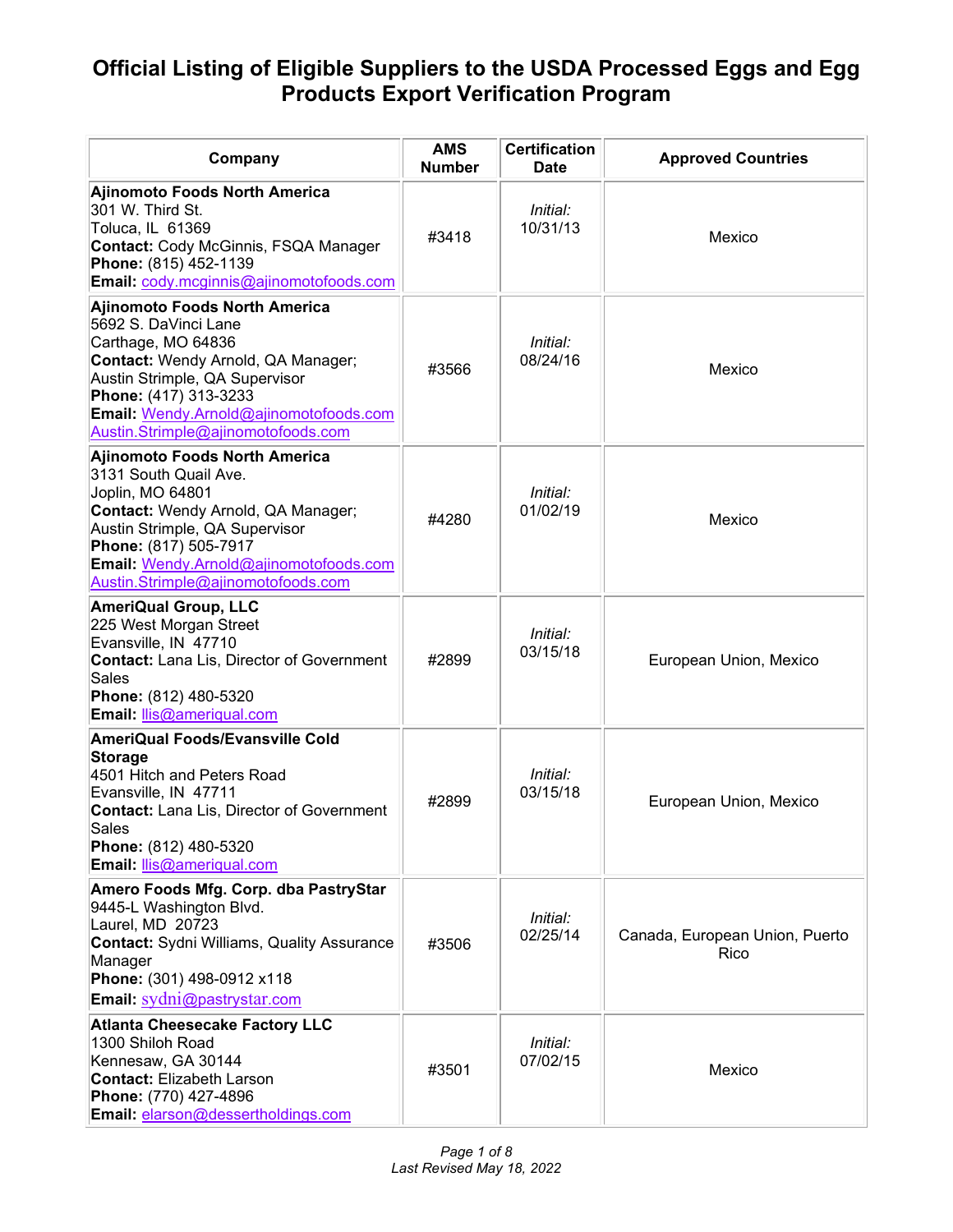| Company                                                                                                                                                                                                                                                                                                                                                                                                                                                  | <b>AMS</b><br><b>Number</b> | <b>Certification</b><br><b>Date</b> | <b>Approved Countries</b>                                                                                                                                                                                       |
|----------------------------------------------------------------------------------------------------------------------------------------------------------------------------------------------------------------------------------------------------------------------------------------------------------------------------------------------------------------------------------------------------------------------------------------------------------|-----------------------------|-------------------------------------|-----------------------------------------------------------------------------------------------------------------------------------------------------------------------------------------------------------------|
| <b>Balchem Corporation</b><br>1215 Hershey Street<br>Albert Lea, MN 56007<br><b>Contact: Mary Bellerose, Quality Assurance</b><br>Manager<br>Amber Faith, Quality Supervisor<br>Phone: (507) 377-9776<br>Email: MBellerose@balchem.com;<br>AFaith@balchem.com                                                                                                                                                                                            | #3563                       | Initial:<br>05/24/21                | Canada, European Union                                                                                                                                                                                          |
| <b>Biova, LLC</b><br>2325 North Loop Drive<br>Ames, IA 50010<br><b>Contact: Jeff Harestad, QC &amp; Regulatory</b><br>Compliance Manager<br>Phone: (515) 218-1571<br>Email: Jharestad@biova.com                                                                                                                                                                                                                                                          | #3565                       | Initial:<br>02/09/17                | Bahrain, Dominican Republic,<br>European Union, Guatemala,<br>Honduras, Hong Kong, Jordan,<br>Mexico, The Philippines, Puerto<br>Rico, Qatar, Saudi Arabia,<br>Singapore, South Korea, United<br>Arab Emirates. |
| <b>Bubbies Ice Cream &amp; Homemade</b><br><b>Desserts</b><br>5720 West Jefferson Street<br>Phoenix, AZ 85043<br>Contact: Macie McKinzie, QA Supervisor;<br>Arielle Perez, QA Supervisor; Jeff Chester,<br>VP of Quality Systems; Cyndi Twist,<br>Director of QA<br>Phone: (602) 374-3313<br>Email:<br>Macie.McKinzie@bubbiesicecream.com;<br>Arielle.Perez@bubbiesicecream.com;<br>Jeff.Chester@bubbiesicecream.com;<br>Cyndi.Twist@bubbiesicecream.com | #5153                       | Initial:<br>01/04/22                | European Union                                                                                                                                                                                                  |
| <b>Cargill Kitchen Solutions</b><br>206 West 4th Street<br>Monticello, MN 55362<br>Contact: Cori Spitzmueller, Eggs FSQR<br><b>Operations Lead</b><br>Jamie Brown, FSQR Manager<br>Phone: (763) 271-5628; (763) 271-5982<br>Email: Correna Spitzmueller@cargill.com;<br>Jamie Brown@cargill.com                                                                                                                                                          | #3726                       | Initial:<br>12/18/17                | Bahrain, Dominican Republic, Hong<br>Kong, Jordan, The Phillippines,<br>Puerto Rico, Qatar, Saudi Arabia,<br>Singapore, South Korea, Taiwan<br>Mexico.                                                          |
| <b>Cargill Kitchen Solutions</b><br>20021 176 <sup>th</sup> Street<br>Big Lake, MN 55309<br>Contact: Cori Spitzmueller, Eggs FSQR<br><b>Operations Lead</b><br>Bryan Talus, FSQR Superintendent<br>Phone: (763) 271-5628; (763) 262-1900 Ext<br>224<br>Email: Correna Spitzmueller@cargill.com;<br>Bryan Talus@cargill.com                                                                                                                               | #4694                       | Initial:<br>12/19/17                | Bahrain, Dominican Republic, Hong<br>Kong, Jordan, The Phillippines,<br>Puerto Rico, Qatar, Saudi Arabia,<br>Singapore, South Korea, Taiwan,<br>Mexico.                                                         |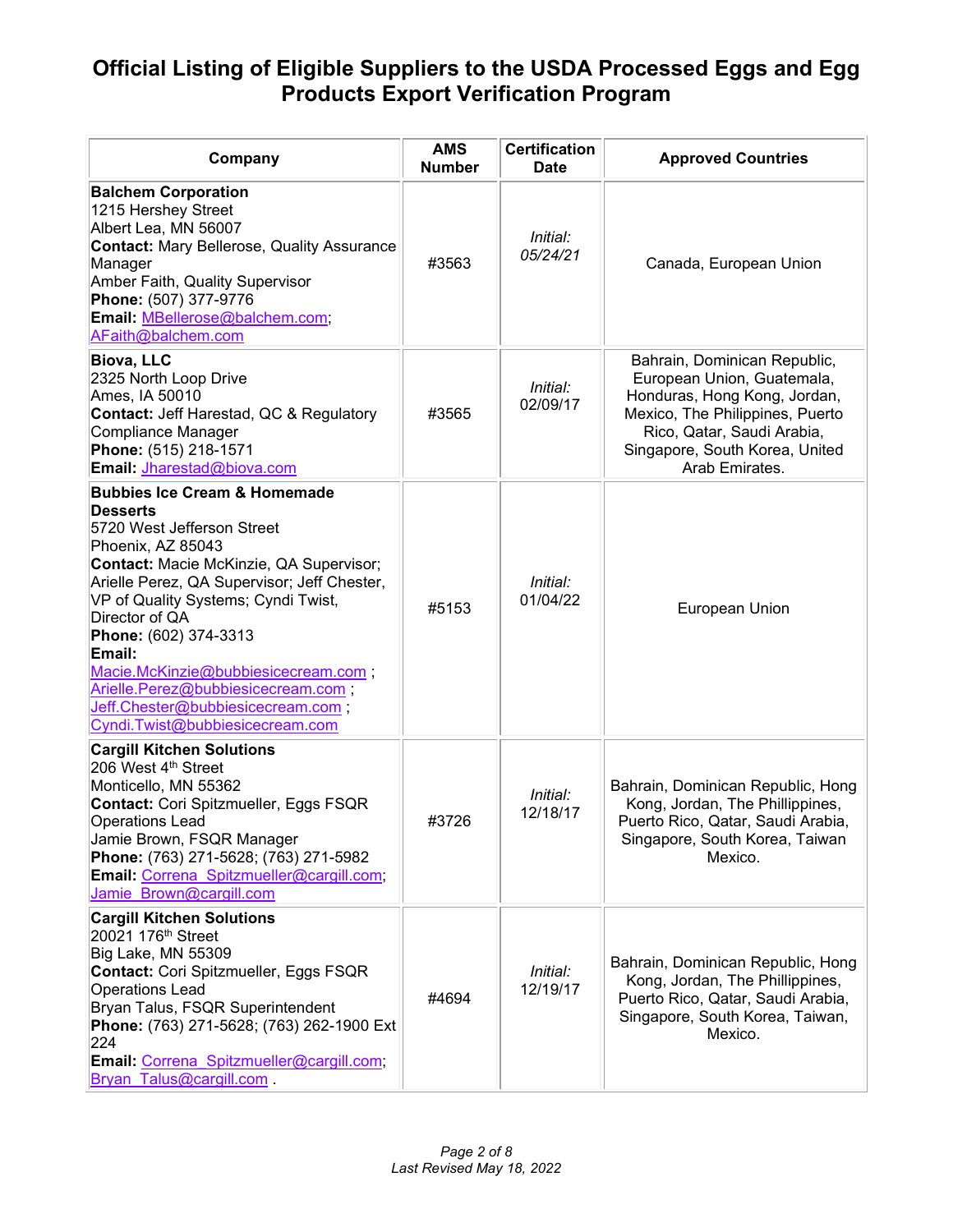| Company                                                                                                                                                                                                                                                                                              | <b>AMS</b><br><b>Number</b> | <b>Certification</b><br><b>Date</b>                  | <b>Approved Countries</b>                                                                                                                               |
|------------------------------------------------------------------------------------------------------------------------------------------------------------------------------------------------------------------------------------------------------------------------------------------------------|-----------------------------|------------------------------------------------------|---------------------------------------------------------------------------------------------------------------------------------------------------------|
| <b>Cargill Kitchen Solutions</b><br>3100 Bonanza Road<br>Lake Odessa, MI 48849<br>Contact: Cori Spitzmueller, Eggs FSQR<br><b>Operations Lead</b><br>Justin Kessler, FSQR Manager<br>Phone: (763) 271-5628; (616) 374-3701<br>Email: Correna Spitzmueller@cargill.com;<br>Justin Kessler@cargill.com | #4748                       | Initial:<br>04/11/18                                 | Bahrain, Dominican Republic, Hong<br>Kong, Jordan, The Phillippines,<br>Puerto Rico, Qatar, Saudi Arabia,<br>Singapore, South Korea, Taiwan,<br>Mexico. |
| <b>Cargill Kitchen Solutions</b><br>1750 South Benjamin Ave.<br>Mason City, IA 50401<br>Contact: Cari Dufner, Eggs FSQR<br><b>Operations Lead</b><br>Molly Raulie, FSQR Manager<br>Phone: (763) 271-5628; (641) 494-2200<br>Email: Cari.Dufner@cargill.com;<br>Molly Raulie@cargill.com              | #4852                       | Initial:<br>05/21/18                                 | Bahrain, Dominican Republic, Hong<br>Kong, Jordan, The Phillippines,<br>Puerto Rico, Qatar, Saudi Arabia,<br>Singapore, South Korea, Taiwan,<br>Mexico. |
| <b>CP Foods LLC</b><br>50 Talbot Lane<br>South Windsor, CT 06074<br>Contact: Monica Altamirano, QA Manager<br>Phone: (860) 436-4043 x115<br>Email: maltamirano@tribe9foods.com                                                                                                                       | #3440                       | Initial:<br>12/18/14<br><b>SUSPENDED</b><br>04/21/22 | Canada, Honduras, Guatemala,<br>Mexico                                                                                                                  |
| The Cheesecake Factory Bakery<br>26950 Agoura Road<br>Calabasas, CA 91301<br><b>Contact:</b> Eva Gonzalez, Quality Assurance<br>Manager<br>Phone: (818) 871-3000<br>Email:<br>e.gonzalez@thecheesecakefactory.com                                                                                    | #3407                       | Initial:<br>03/26/14                                 | European Union, Mexico, South<br>Korea, United Arab Emirates                                                                                            |
| The Cheesecake Factory Bakery<br>6792 Corporation Parkway<br>Battleboro, NC 27809<br><b>Contact:</b> Eva Gonzales, Food Safety and<br><b>Quality Assurance Manager</b><br>Phone: (714) 715-8423<br>Email:<br>egonzales@thecheesecakefactory.com                                                      | #3411                       | Initial:<br>01/09/14                                 | European Union, Mexico, South<br>Korea, United Arab Emirates                                                                                            |
| <b>CSB Nutrition Corp.</b><br>2600 N. Main Street<br>Spanish Fork, UT 84660<br><b>Contact: Bob Gillespie, Director of Quality</b><br>Paulina Munoz, Quality Manager<br>Phone: (801) 804-7552<br>Email: bob@csbnutrition.com<br>paulina@csbnutrition.com                                              | #3651                       | Initial:<br>09/21/17                                 | European Union                                                                                                                                          |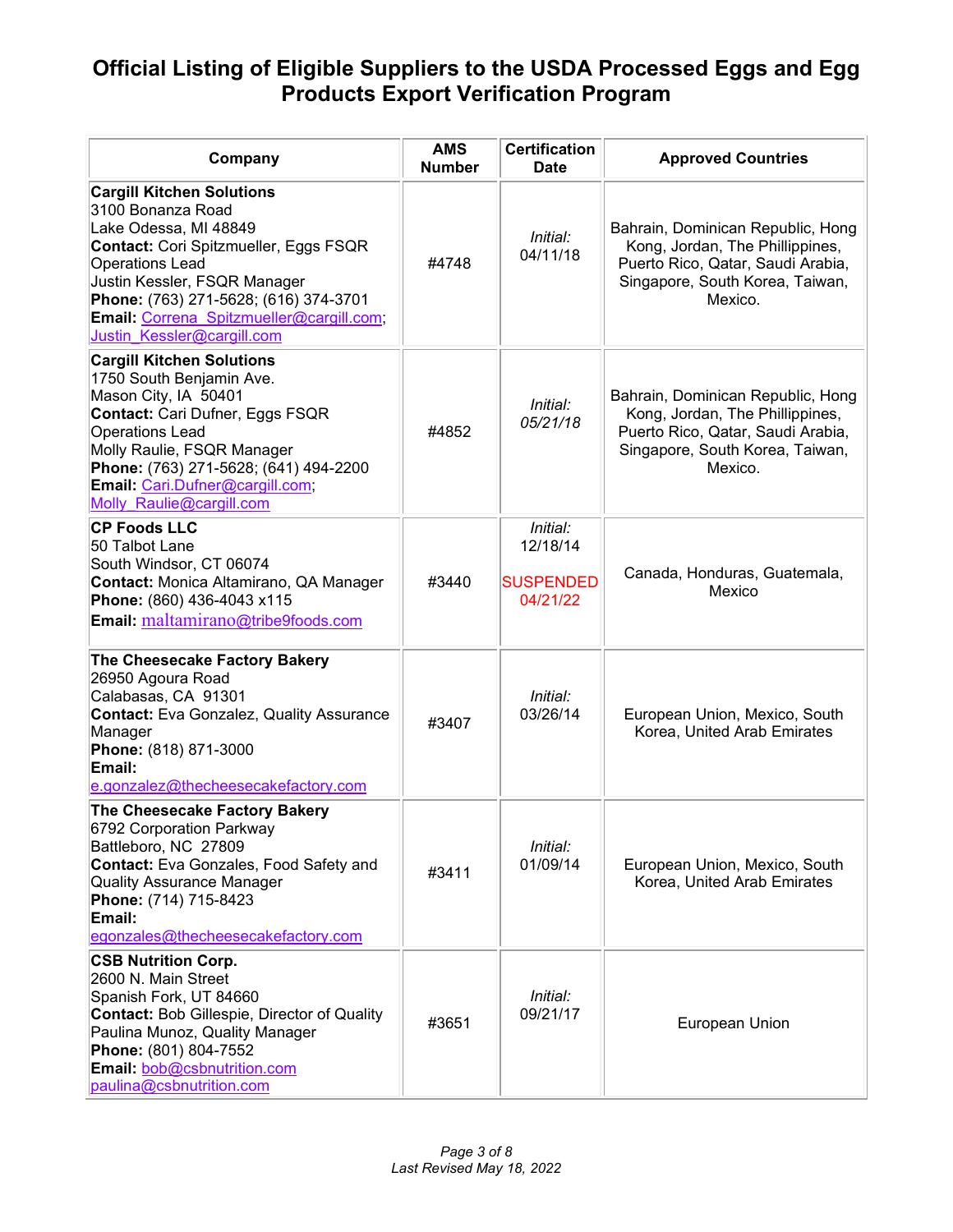| Company                                                                                                                                                                                                                                                                                    | <b>AMS</b><br><b>Number</b> | <b>Certification</b><br><b>Date</b> | <b>Approved Countries</b>                                                                                                                                                                                      |
|--------------------------------------------------------------------------------------------------------------------------------------------------------------------------------------------------------------------------------------------------------------------------------------------|-----------------------------|-------------------------------------|----------------------------------------------------------------------------------------------------------------------------------------------------------------------------------------------------------------|
| <b>Cuisine Solutions</b><br>22445 Sous Vide Lane Suite 200<br>Sterling, VA 20166<br>Contact: Ali Hakimi<br>Phone: (202)961-6856<br>Email: qa@cuisinesolutions.com                                                                                                                          | #3044                       | Initial:<br>05/17/19                | <b>United Arab Emirates</b>                                                                                                                                                                                    |
| <b>Echo Lake Foods</b><br>316 West Grove Street<br>Burlington, WI 53015<br><b>Contact: Ajay Solanki, Director of Sales</b><br>and Innovation; SQF Administrator<br>Phone: (262)763-9551 x1134<br>Email: ajay@echolakefoods.com                                                             | #3796                       | Initial:<br>11/10/20                | European Union                                                                                                                                                                                                 |
| <b>ESM Technologies, LLC dba Stratum</b><br><b>Nutrition</b><br>2213 Missouri St.<br>Carthage, MO 64836<br>Contact: Kevin Ruff, Ph.D., MBA, CCRP,<br>Director of Scientific & Regulatory Affairs<br>Phone: (417) 358-4822 ext. 403;<br>(417) 310-1601<br>Email: kruff@stratumnutrition.com | #4298                       | Initial:<br>01/15/19                | Bahrain, Dominican Republic, Dubai,<br>European Union, Guatemala,<br>Honduras, Hong Kong, Jordan,<br>Mexico, Philippines, Puerto Rico,<br>Qatar, Saudi Arabia, Singapore,<br>South Korea, United Arab Emirates |
| <b>Hearthside USA- CPG Partners, LLC</b><br>1220 Meacham Road<br>Itasca, IL 60143<br><b>Contact: Dominic DeBlasio, VP of Quality</b><br>and Food Safety<br>Phone: (714) 551-6697<br>Email: esalumbides@hearthsidefoods.com                                                                 | #4707                       | Initial:<br>09/10/20                | South Korea                                                                                                                                                                                                    |
| <b>Humboldt Creamery</b><br>572 Highway 1<br>Fortuna, CA 95540<br>Contact: Kaitlyn Rye, QA Analyst<br>Phone: (707) 725-6182 x3011<br>Email: krye@humboldtcreamery.com                                                                                                                      | #5188                       | Initial:<br>02/28/22                | European Union                                                                                                                                                                                                 |
| Jacqueline's Wholesale Bakery, Inc.<br>96 Swampscott Road, Unit 1<br>Salem, MA 01970<br><b>Contact: Stephen Fiore, Quality Assurance</b><br>Manager<br>Phone: (978) 498-4515<br>Email: sfiore@jacquelinesbakery.com                                                                        | #3492                       | Initial:<br>02/19/14                | European Union                                                                                                                                                                                                 |
| La Provence Bakery<br>1370 West San Marcos Blvd #130<br>San Marcos, CA 92078<br><b>Contact: Charles Dardaine, Operations</b><br>Manager<br>Phone: (760)736-3299 X 391<br>Email: charlesd@lpbake.com                                                                                        | #4819                       | Initial:<br>03/16/21                | European Union                                                                                                                                                                                                 |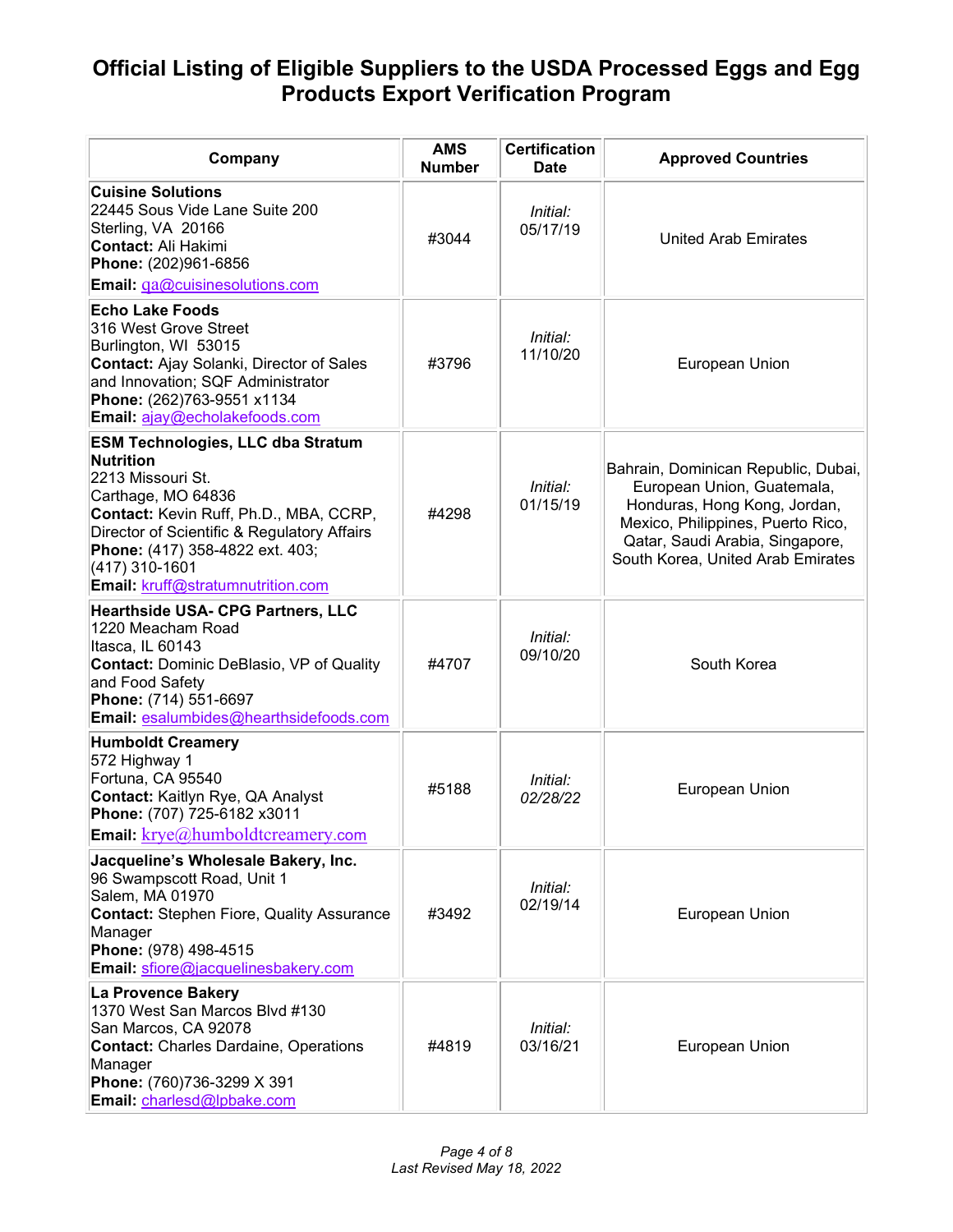| Company                                                                                                                                                                                                                                                         | <b>AMS</b><br><b>Number</b> | <b>Certification</b><br><b>Date</b> | <b>Approved Countries</b>                                                                                                                                                                                                                |
|-----------------------------------------------------------------------------------------------------------------------------------------------------------------------------------------------------------------------------------------------------------------|-----------------------------|-------------------------------------|------------------------------------------------------------------------------------------------------------------------------------------------------------------------------------------------------------------------------------------|
| La Terra Fina<br>1300 Atlantic Street<br>Union City, CA 94587<br><b>Contact: Alba Gonzalez, Food Safety and</b><br><b>Quality Manager</b><br>Phone: (855) 655-6418<br>Email: agonzalez@laterrafina.com                                                          | #3405                       | Initial:<br>12/04/13                | European Union, Mexico                                                                                                                                                                                                                   |
| Lawler Foods, Ltd.<br>2200 South Houston Avenue<br>Humble, TX 77396<br><b>Contact: Michael Prahst, Director of</b><br>Quality; Mona Powell, Quality Systems Tech<br>Phone: (281) 319-8209<br>Email: mprahst@dessertholdings.com;<br>mpowell@dessertholdings.com | #3422                       | Initial:<br>12/19/13                | European Union, Mexico                                                                                                                                                                                                                   |
| <b>Love and Quiches Gourmet</b><br>178 Hanse Avenue<br>Freeport, NY 11520<br><b>Contact: Maria Inetti, Director of Food</b><br>Safety & Quality Assurance<br>Phone: (516) 623-8800 Ext 224<br><b>Email:</b> minetti@loveandquiches.com                          | #3401                       | Initial:<br>03/10/15                | European Union, Mexico, Qatar,<br>Saudi Arabia, United Arab Emirates                                                                                                                                                                     |
| Medifast, Inc.<br>11445 Cronhill Drive<br>Owings Mills, MD 21117<br>Contact: Carlos Sanchez, Director of<br>Quality and Product Safety<br>Phone: (443) 379-5019<br>Email:<br>carlos.sanchez@choosemedifast.com                                                  | #3505                       | Initial:<br>01/02/14                | Hong Kong, Mexico, Puerto Rico,<br>Singapore                                                                                                                                                                                             |
| MG Waldbaum dba Michael Foods Egg<br><b>Products</b><br>101 Delaware Street<br>Norwalk, IA 50211<br>Contact: Jenna Braun, FSQA Manager<br>Phone: (641) 333-4700<br>Email: jenna.braun@michaelfoods.com                                                          | #4495                       | Initial:<br>09/21/20                | Bahrain, Canada, Chile, Dominican<br>Republic, European Union,<br>Guatemala, Honduras, Hong Kong,<br>Jordan, Mexico, Philippines, Puerto<br>Rico, Qatar, Saudi Arabia,<br>Singapore, South Korea, Taiwan,<br><b>United Arab Emirates</b> |
| Michael Foods, Inc. dba<br>M.G. Waldbaum Company<br>1009 South Brooks Street<br>Lenox, IA 50851<br><b>Contact: Candice Sanson, FSQ</b><br>Superintendent<br>Phone: (641) 333-4754<br>Email: candice.sanson@michaelfoods.com                                     | #3396                       | Initial:<br>10/23/13                | Bahrain, Canada, Chile, Dominican<br>Republic, European Union,<br>Guatemala, Honduras, Hong Kong,<br>Jordan, Mexico, Philippines, Puerto<br>Rico, Qatar, Saudi Arabia,<br>Singapore, South Korea, Taiwan,<br><b>United Arab Emirates</b> |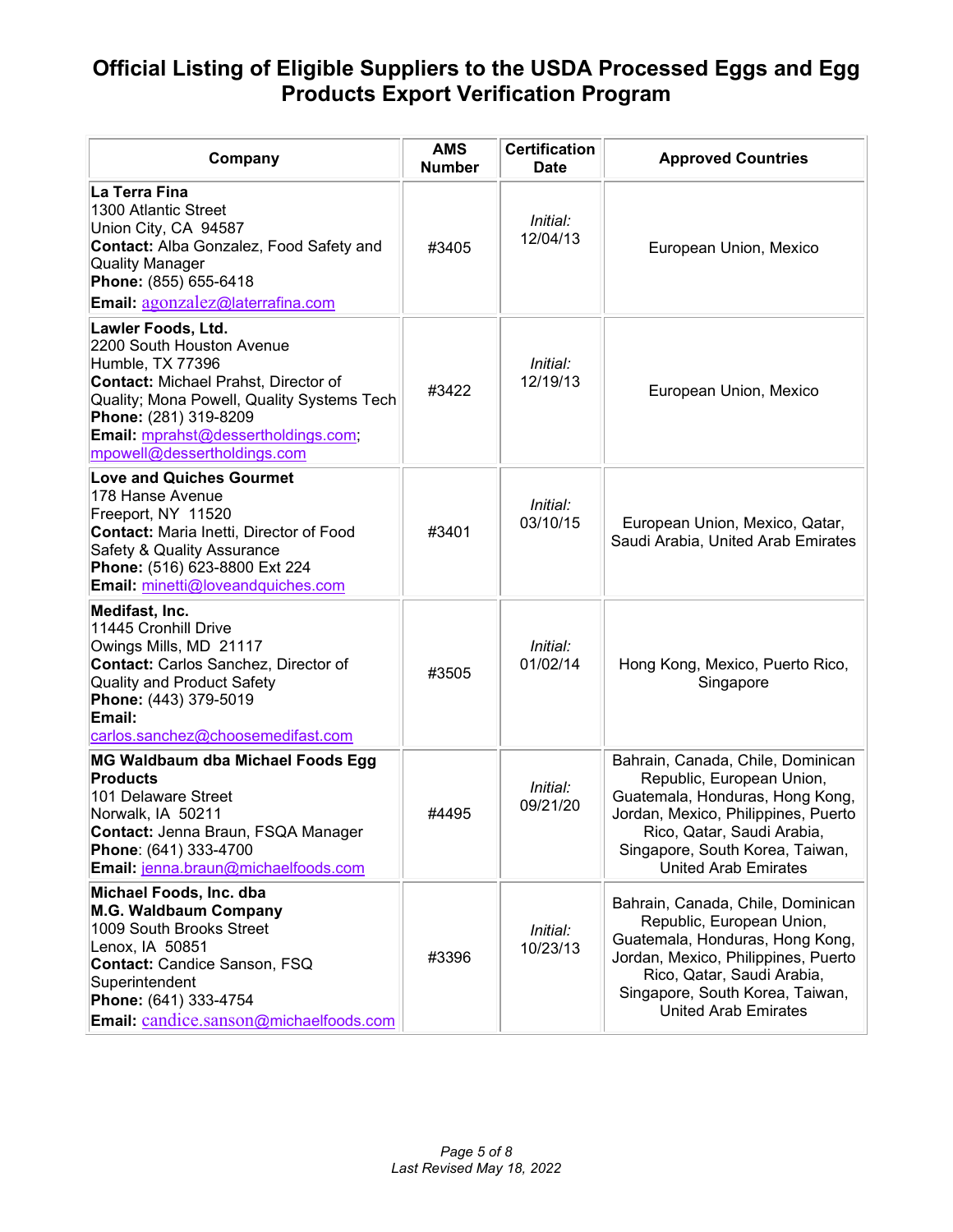| Company                                                                                                                                                                                                                                 | <b>AMS</b><br><b>Number</b> | <b>Certification</b><br><b>Date</b> | <b>Approved Countries</b>                                                                                                                                                                                                                |
|-----------------------------------------------------------------------------------------------------------------------------------------------------------------------------------------------------------------------------------------|-----------------------------|-------------------------------------|------------------------------------------------------------------------------------------------------------------------------------------------------------------------------------------------------------------------------------------|
| Michael Foods, Inc. dba<br>M.G. Waldbaum Company<br>120 Tower Street South<br>Gaylord, MN 55334<br><b>Contact: Chris Swart, FSQ Manager</b><br>Phone: (507) 237-4676<br>Email: chris.swart@michaelfoods.com                             | #3413                       | Initial:<br>10/17/13                | Bahrain, Canada, Chile, Dominican<br>Republic, European Union,<br>Guatemala, Honduras, Hong Kong,<br>Jordan, Mexico, Philippines, Puerto<br>Rico, Qatar, Saudi Arabia,<br>Singapore, South Korea, Taiwan,<br><b>United Arab Emirates</b> |
| Michael Foods, Inc. dba<br>M.G. Waldbaum Company<br>430 Railroad Avenue<br>Gaylord, MN 55334<br><b>Contact: Chris Swart, FSQ Manager</b><br>Phone: (507) 237-4676<br>Email: chris.swart@michaelfoods.com                                | #3414                       | Initial:<br>10/17/13                | Bahrain, Canada, Chile, Dominican<br>Republic, European Union,<br>Guatemala, Honduras, Hong Kong,<br>Jordan, Mexico, Philippines, Puerto<br>Rico, Qatar, Saudi Arabia,<br>Singapore, South Korea, Taiwan,<br><b>United Arab Emirates</b> |
| Michael Foods, Inc. dba<br>M.G. Waldbaum Company<br>105 North Main Street<br>Wakefield, NE 68784<br><b>Contact: Carol Ostendorf, Quality</b><br>Assurance Manager<br>Phone: (507) 237-4676<br>Email: carol.ostendorf@michaelfoods.com   | #4615                       | Initial:<br>10/28/13                | Bahrain, Canada, Chile, Dominican<br>Republic, European Union,<br>Guatemala, Honduras, Hong Kong,<br>Jordan, Mexico, Philippines, Puerto<br>Rico, Qatar, Saudi Arabia,<br>Singapore, South Korea, Taiwan,<br><b>United Arab Emirates</b> |
| Michael Foods, Inc. dba<br>Papetti's Hygrade Egg Products, Inc.<br>68 Spain Road<br>Klingerstown, PA 17941<br><b>Contact: Scott Semko, Quality Assurance</b><br>Manager<br>Phone: (570) 425-6117<br>Email: scott.semko@michaelfoods.com | #3490                       | Initial:<br>11/21/13                | Bahrain, Canada, Chile, Dominican<br>Republic, European Union,<br>Guatemala, Honduras, Hong Kong,<br>Jordan, Mexico, Philippines, Puerto<br>Rico, Qatar, Saudi Arabia,<br>Singapore, South Korea, Taiwan,<br><b>United Arab Emirates</b> |
| Newburg Egg<br>17 Novogrodsky Road<br>Woodridge, NY 12789<br><b>Contact: Alan Bronstein, Director of Quality</b><br>and Food Safety<br>Phone: (845) 434-8115 Ext 329<br>Email: alan@newburgegg.com                                      | #3619                       | Initial:<br>07/21/17                | Dominican Republic, European<br>Union, Mexico, United Arab Emirates                                                                                                                                                                      |
| <b>North Star Processing, LLC</b><br>725 Aspen Drive<br>Litchfield, MN 55335<br><b>Contact: Rachel Torgerson, VP of Quality</b><br>and Compliance<br>Phone: (320) 693-7211 X24<br>Email: rtorgerson@nsp-llc.com                         | #4972                       | Initial:<br>07/01/21                | Bahrain, Dominican Republic,<br>European Union, Guatemala,<br>Honduras, Hong Kong, Jordan,<br>Philippines, Puerto Rico, Qatar,<br>Saudi Arabia, Singapore, South<br>Korea, United Arab Emirates (UAE)                                    |
| Nuovo Pasta Productions, Ltd.<br>1330 Honeyspot Ext.<br>Stratford, CT 06615<br><b>Contact: Jeanne Cocchiarella</b><br>Phone: (203) 380-4090 Ext 1117<br><b>Email</b> : $jcoechiarella@nuovopasta.com$                                   | #3439                       | Initial:<br>01/29/15                | Mexico, South Korea                                                                                                                                                                                                                      |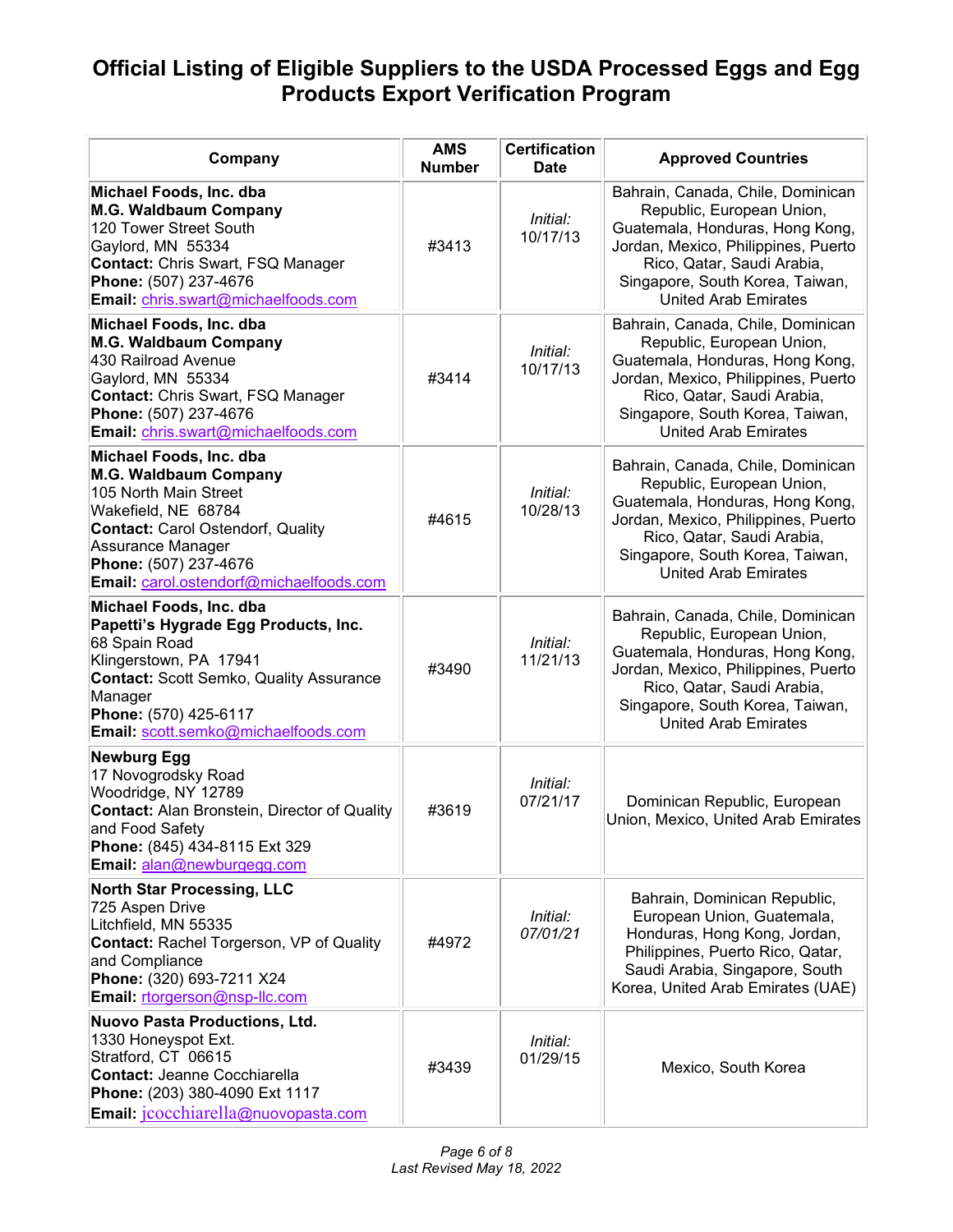| Company                                                                                                                                                                                               | <b>AMS</b><br><b>Number</b> | <b>Certification</b><br><b>Date</b> | <b>Approved Countries</b>                                                                                                                                                                                                           |
|-------------------------------------------------------------------------------------------------------------------------------------------------------------------------------------------------------|-----------------------------|-------------------------------------|-------------------------------------------------------------------------------------------------------------------------------------------------------------------------------------------------------------------------------------|
| <b>Nutriom</b><br>500 SE 3rd St., PO Box 219<br>Panora, IA 50216<br>Contact: Celina Etcheto, QA Manager<br>Phone: (641) 755-2525 Ext. 203<br>Email: cetcheto@nutriom.com                              | #3750                       | Initial:<br>06/06/17                | Bahrain, Canada, Chile, Djibouti,<br>Dominican Republic, European<br>Union, Guatemala, Honduras, Hong<br>Kong, Jordan, Philippines, Puerto<br>Rico, Qatar, Saudi Arabia,<br>Singapore, South Korea, Taiwan,<br>United Arab Emirates |
| <b>OFD Foods</b><br>770 29th Ave. SW<br>Albany, OR 97321<br>Contact: Melissa Sales, QA Manager<br>Phone: (541) 926-6001<br>Email: Melissa.sales@ofd.com                                               | #4338                       | Initial:<br>04/16/19                | European Union, Mexico                                                                                                                                                                                                              |
| <b>OFD Foods</b><br>535 25th Ave. SW<br>Albany, OR 97322<br>Contact: Melissa Sales, QA Manager<br>Phone: (541) 926-6001<br>Email: Melissa.sales@ofd.com                                               | #4338A                      | Initial:<br>04/16/19                | European Union, Mexico                                                                                                                                                                                                              |
| <b>Rana Meal Solutions</b><br>550 S. Spitzer Road<br>Bartlett, IL 60103<br>Contact: Mythili Kotapalli, Quality<br>Compliance/Systems Manager<br>Phone: (630) 297-9619<br>Email: mkotapalli@ranausa.us | #3420                       | Initial:<br>08/25/15                | Mexico                                                                                                                                                                                                                              |
| Rosina Food Products, Inc.<br>75 Empire Drive<br>West Seneca, NY 14224<br>Contact: Russell Corigliano, Senior<br>Manager, FSQA<br>Phone: (716) 608-8541<br>Email: Russ@rosina.com                     | #2975                       | Initial:<br>04/14/14                | Canada, Dominican Republic,<br>Guatemala, Honduras, Mexico,<br>Puerto Rico                                                                                                                                                          |
| Seviroli Foods<br>601 Brook Street<br>Garden City, NY 11530<br><b>Contact: Bright Morales, Quality Assurance</b><br>Manager<br>Phone: (516) 222-6220 Ext 139<br>Email: bmorales@seviroli.com          | #3399                       | Initial:<br>12/12/13                | Canada, Mexico                                                                                                                                                                                                                      |
| <b>SR Originals</b><br>2780 Tower Rd.<br>Aurora, CO 80011<br><b>Contact:</b> Latha Murugesan<br>Phone: (303) 375-9925 x277<br><b>Email:</b> Imurugesan@originaldesserts.com                           | #3443                       | Initial:<br>01/30/14                | Canada, Mexico, Qatar, Saudi<br>Arabia, United Arab Emirates                                                                                                                                                                        |